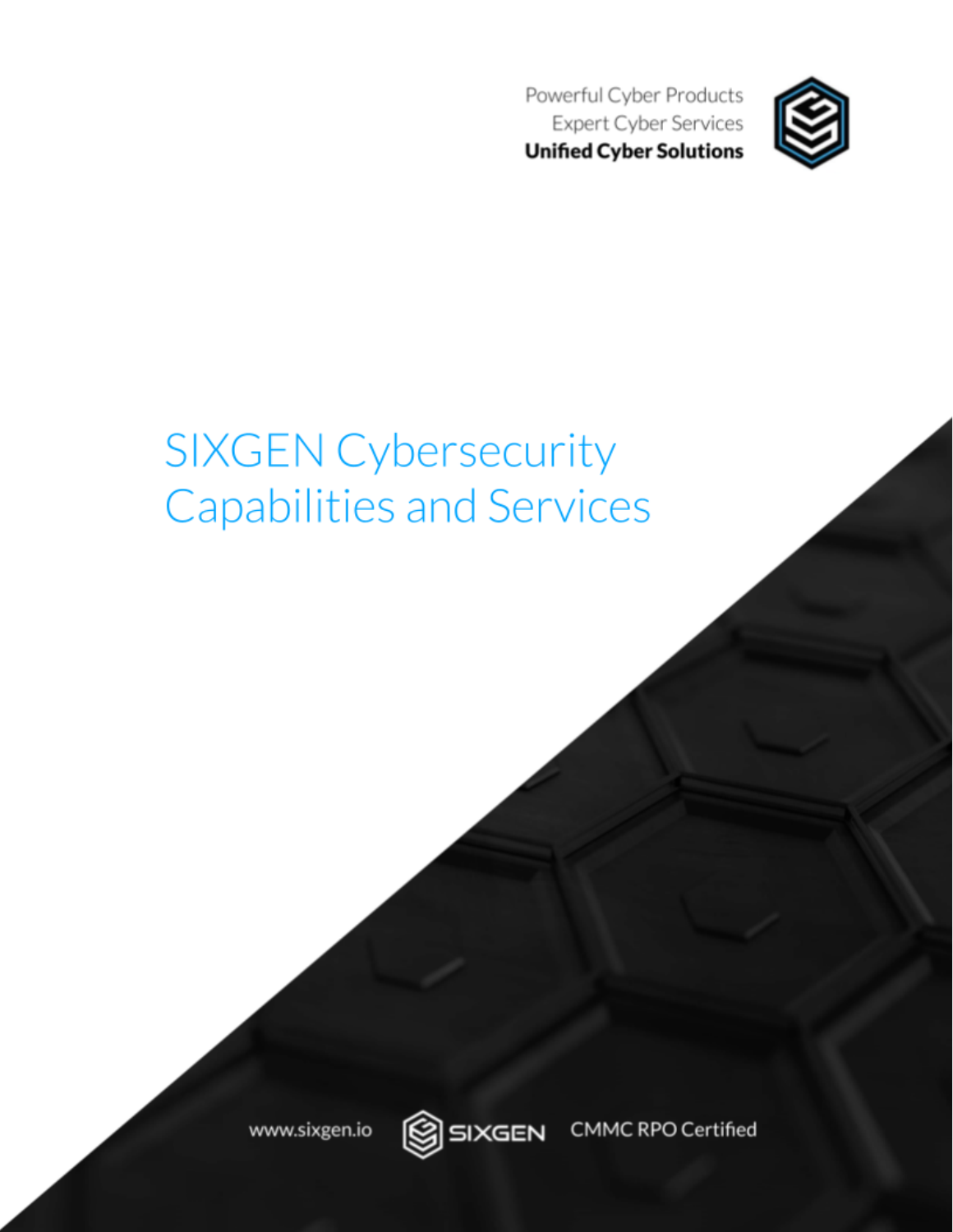## 1 SIXGEN Background

SIXGEN is a premier cybersecurity assessments provider with full-time operations professionals across the United States. As a GSA Schedule 70, Highly Adaptive Cybersecurity Services prime contract holder(47QTCA18D0019), SIXGEN has successfully completed technical evaluations in Risk and Vulnerability Assessments, High Value Asset Assessments, Cyber Hunt, Incident Response and Penetration Testing. SIXGEN has over \$6,000,000 in reported sales through GSA IT Schedule 70, with a satisfactory contract performance rating among Government clients. SIXGEN is one of few cyber assessments providers that has continual performance in both Government and Commercial sectors--offering a relevant vantage point for US Government clients.

- **√** Full-time cyber operations staff
- **√** Geographically distributed personnel
- **√** Dedicated assessment Project Coordinator
- **√** Remote or on-site internal pen test options
- **√** Timely and comprehensive reporting
- **√** GSA HACS Verified Vendor(all subcategories)
- **√** 7+ years experience in Government red team
- **√** Over \$6,000,000 in sales on HACS
- ↓ APT-level, real-world attack simulation experts
- **√** Industry-certified professionals

SIXGEN's Cybersecurity Resilience Assessment team traverses over 100 different organizations and networks per year. We support up to five concurrent risk and vulnerability assessments, penetration tests, or red team operations on any given day across the United States and Europe. SIXGEN's real-world adversarial attack simulations assess and improve the effectiveness of your network safeguards. Our red teams' penetration tests uncover weaknesses before they can be exploited, and comprehensive assessments result in timely reports consisting of both vulnerabilities and threat analyses. This allows your team to prioritize remediation efforts with clear documentation.

## 2 Capabilities

#### CNO Development

SIXGEN CNO programmers develop technologies to defend and exploit. We use agile methods to design, develop, test, and deploy hardware/software solutions. New tools resulting from R&D are in play to enhance the cyber mission across the US Government.

#### Cyber Resilience Assessments (Red Team)

Ourreal-world adversarial attack simulations assess and improve the effectiveness of your network safeguards. Our red teams' penetration tests uncover weaknesses before they can be exploited. Assessments result in timely reports. We offer Vulnerability Scanning; Phishing/Vishing Assessment; Wireless Assessment; Web Application Assessment; Operating System Security Assessment; and Database Assessment.